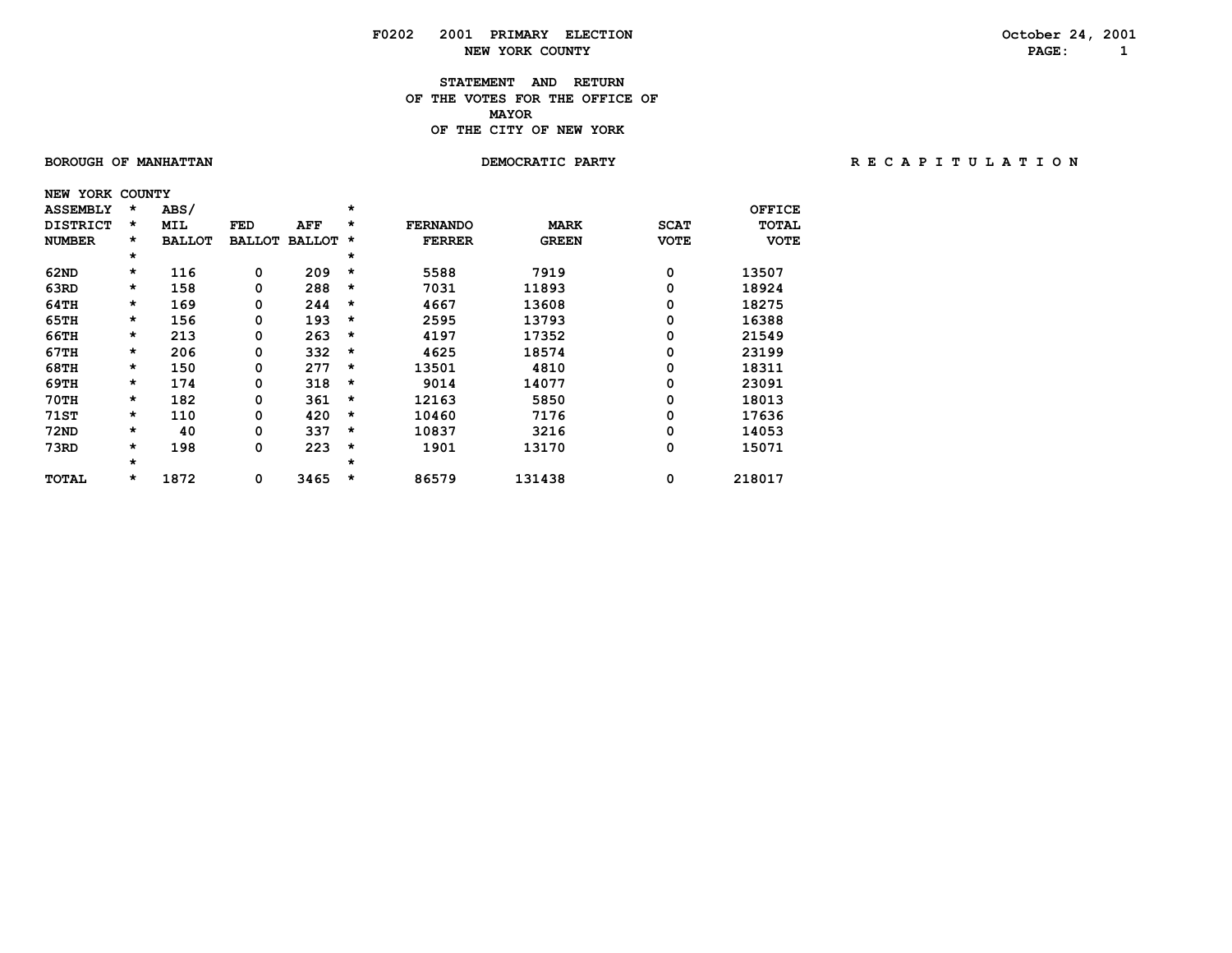# **F0202 2001 PRIMARY ELECTION October 24, 2001 NEW YORK COUNTY**

## **STATEMENT AND RETURN OF THE VOTES FOR THE OFFICE OF PUBLIC ADVOCATE**

| BOROUGH OF MANHATTAN |         |               |               |               |         | DEMOCRATIC PARTY |               | RECAPITULATION |               |  |  |  |  |  |
|----------------------|---------|---------------|---------------|---------------|---------|------------------|---------------|----------------|---------------|--|--|--|--|--|
| NEW YORK COUNTY      |         |               |               |               |         |                  |               |                |               |  |  |  |  |  |
| <b>ASSEMBLY</b>      | *       | ABS/          |               |               | $\star$ |                  |               |                | <b>OFFICE</b> |  |  |  |  |  |
| <b>DISTRICT</b>      | *       | MIL           | FED           | AFF           | *       | <b>BETSY F</b>   | <b>NORMAN</b> | <b>SCAT</b>    | <b>TOTAL</b>  |  |  |  |  |  |
| <b>NUMBER</b>        | *       | <b>BALLOT</b> | <b>BALLOT</b> | <b>BALLOT</b> | $\star$ | <b>GOTBAUM</b>   | <b>SIEGEL</b> | <b>VOTE</b>    | <b>VOTE</b>   |  |  |  |  |  |
|                      | $\star$ |               |               |               | *       |                  |               |                |               |  |  |  |  |  |
| 62ND                 | $\star$ | 116           | 0             | 209           | $\star$ | 6384             | 4424          | 0              | 10808         |  |  |  |  |  |
| 63RD                 | $\star$ | 158           | 0             | 288           | *       | 10509            | 5921          | 0              | 16430         |  |  |  |  |  |
| 64TH                 | $\star$ | 169           | 0             | 244           | *       | 11078            | 5442          | 0              | 16520         |  |  |  |  |  |
| 65TH                 | $\star$ | 156           | 0             | 193           | $\star$ | 10800            | 4174          | 0              | 14974         |  |  |  |  |  |
| 66TH                 | $\star$ | 213           | 0             | 263           | $\star$ | 12635            | 7170          | 0              | 19805         |  |  |  |  |  |
| 67TH                 | $\star$ | 206           | 0             | 332           | *       | 14334            | 6974          | 0              | 21308         |  |  |  |  |  |
| 68TH                 | $\star$ | 150           | 0             | 277           | *       | 9043             | 5429          | 0              | 14472         |  |  |  |  |  |
| 69TH                 | $\star$ | 174           | 0             | 318           | $\star$ | 12462            | 8312          | 0              | 20774         |  |  |  |  |  |
| $70$ TH              | $\star$ | 182           | 0             | 361           | *       | 8424             | 7046          | 0              | 15470         |  |  |  |  |  |
| 71ST                 | $\star$ | 110           | 0             | 420           | $\star$ | 8559             | 6133          | 0              | 14692         |  |  |  |  |  |
| 72ND                 | $\star$ | 40            | 0             | 337           | *       | 6503             | 4089          | 0              | 10592         |  |  |  |  |  |
| 73RD                 | $\star$ | 198           | 0             | 223           | *       | 10669            | 3340          | 0              | 14009         |  |  |  |  |  |
|                      | $\star$ |               |               |               | $\star$ |                  |               |                |               |  |  |  |  |  |
| TOTAL                | *       | 1872          | 0             | 3465          | $\star$ | 121400           | 68454         | 0              | 189854        |  |  |  |  |  |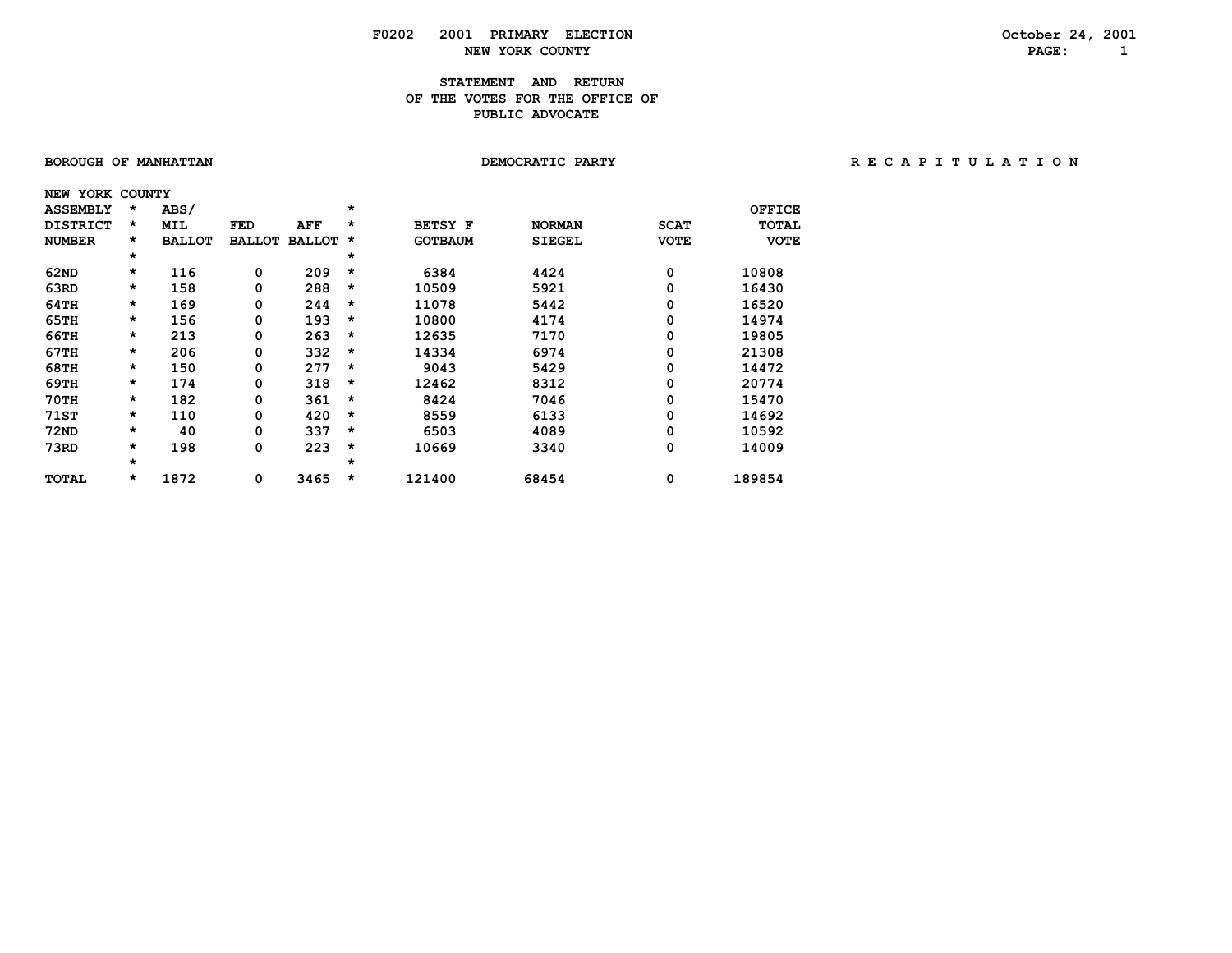## **F0202 2001 PRIMARY ELECTION October 24, 2001 BRONX COUNTY PAGE:** 1

### **STATEMENT AND RETURN OF THE VOTES FOR THE OFFICE OF MAYORMAYOR OF THE CITY OF NEW YORK**

 **BRONX COUNTY**

### **BOROUGH OF BRONX DEMOCRATIC PARTY R E C A P I T U L A T I O N**

| <b>ASSEMBLY</b> | $\star$ | ABS/          |               |               | $\star$ |                 |              |             | OFFICE       |
|-----------------|---------|---------------|---------------|---------------|---------|-----------------|--------------|-------------|--------------|
| <b>DISTRICT</b> | $\star$ | <b>MIL</b>    | <b>FED</b>    | AFF           | *       | <b>FERNANDO</b> | <b>MARK</b>  | <b>SCAT</b> | <b>TOTAL</b> |
| <b>NUMBER</b>   | $\star$ | <b>BALLOT</b> | <b>BALLOT</b> | <b>BALLOT</b> | *       | <b>FERRER</b>   | <b>GREEN</b> | <b>VOTE</b> | <b>VOTE</b>  |
|                 | $\star$ |               |               |               | $\star$ |                 |              |             |              |
| 74TH            | $\star$ | 31            | 0             | 307           | $\star$ | 12799           | 1640         | 0           | 14439        |
| <b>75TH</b>     | $\star$ | 42            | 0             | 360           | $\star$ | 11842           | 1816         | 0           | 13658        |
| <b>76TH</b>     | $\star$ | 80            | 0             | 315           | $\star$ | 11275           | 2319         | 0           | 13594        |
| 77TH            | $\star$ | 72            | 0             | 321           | $\star$ | 11281           | 2145         | 0           | 13426        |
| <b>78TH</b>     | $\star$ | 57            | 0             | 333           | $\star$ | 9774            | 1757         | 0           | 11531        |
| <b>79TH</b>     | $\star$ | 100           | 0             | 463           | $\star$ | 14052           | 2718         | 0           | 16770        |
| $80$ TH         | $\star$ | 183           | 0             | 192           | $\star$ | 7316            | 4823         | 0           | 12139        |
| 81ST            | $\star$ | 272           | 0             | 384           | $\star$ | 6695            | 10211        | 0           | 16906        |
| <b>82ND</b>     | $\star$ | 127           | 0             | 236           | $\star$ | 9352            | 7221         | 0           | 16573        |
| 83RD            | $\star$ | 150           | 0             | 212           | $\star$ | 11700           | 3606         | 0           | 15306        |
|                 | $\star$ |               |               |               | $\star$ |                 |              |             |              |
| <b>TOTAL</b>    | *       | 1114          | 0             | 3123          | $\star$ | 106086          | 38256        | 0           | 144342       |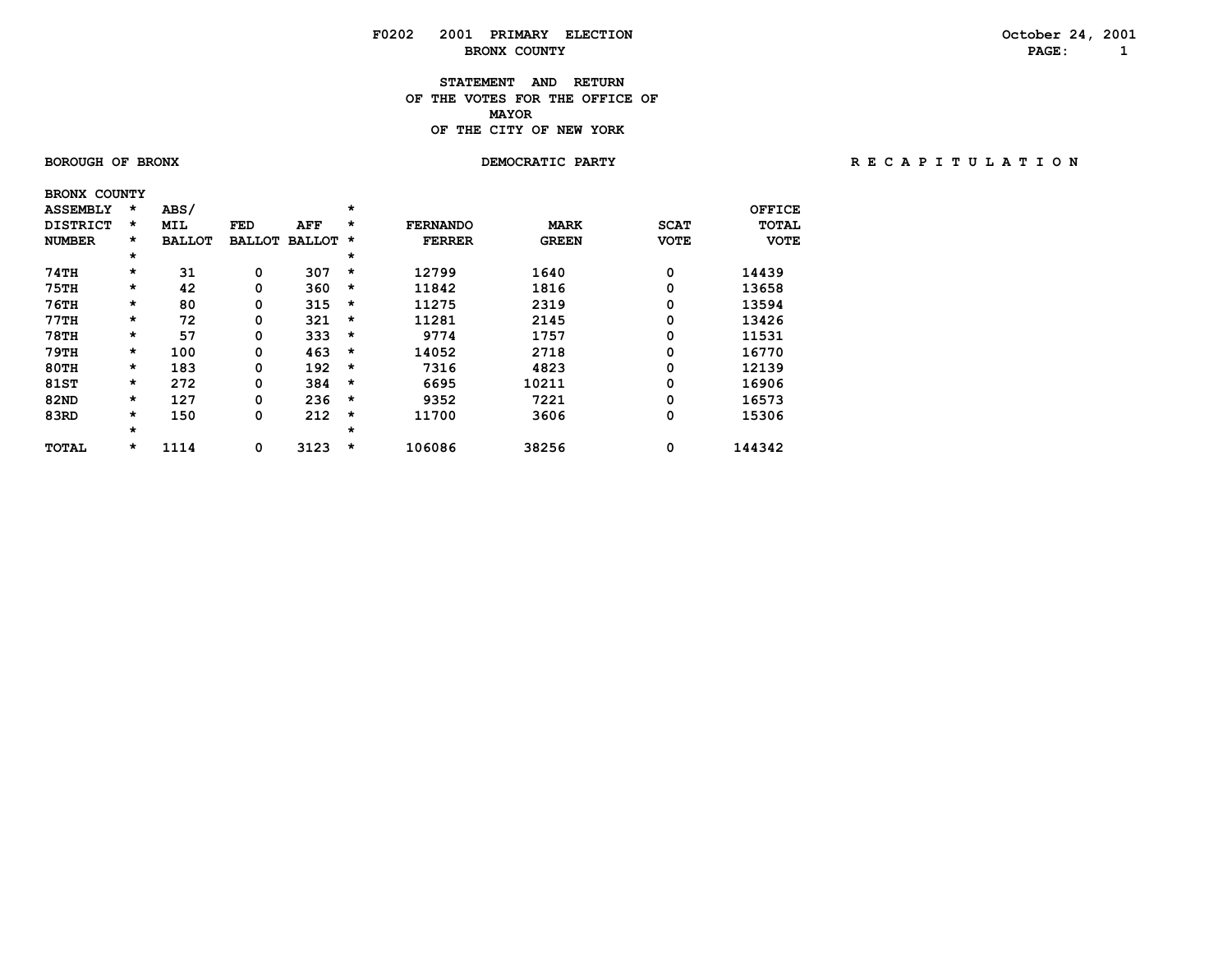## **F0202 2001 PRIMARY ELECTION October 24, 2001 BRONX COUNTY**

## **STATEMENT AND RETURN OF THE VOTES FOR THE OFFICE OFPUBLIC ADVOCATE**

| <b>BOROUGH OF BRONX</b> |  |  |
|-------------------------|--|--|
|                         |  |  |

### **BOROUGH OF BRONX DEMOCRATIC PARTY R E C A P I T U L A T I O N**

| <b>BRONX COUNTY</b> |         |               |               |               |          |                |               |             |              |
|---------------------|---------|---------------|---------------|---------------|----------|----------------|---------------|-------------|--------------|
| <b>ASSEMBLY</b>     | $\star$ | ABS/          |               |               | *        |                |               |             | OFFICE       |
| <b>DISTRICT</b>     | $\star$ | <b>MIL</b>    | <b>FED</b>    | AFF           | $\star$  | <b>BETSY F</b> | <b>NORMAN</b> | <b>SCAT</b> | <b>TOTAL</b> |
| <b>NUMBER</b>       | $\star$ | <b>BALLOT</b> | <b>BALLOT</b> | <b>BALLOT</b> | $\star$  | <b>GOTBAUM</b> | <b>SIEGEL</b> | <b>VOTE</b> | <b>VOTE</b>  |
|                     | $\star$ |               |               |               | $\star$  |                |               |             |              |
| 74TH                | $\star$ | 31            | 0             | 307           | $\star$  | 5930           | 4227          | 0           | 10157        |
| 75TH                | *       | 42            | 0             | 360           | $\star$  | 5719           | 3999          | 0           | 9718         |
| <b>76TH</b>         | $\star$ | 80            | 0             | 315           | $\star$  | 6756           | 4012          | 0           | 10768        |
| 77TH                | $\star$ | 72            | 0             | 321           | $\star$  | 6149           | 4194          | 0           | 10343        |
| <b>78TH</b>         | $\star$ | 57            | 0             | 333           | $\star$  | 5116           | 3383          | 0           | 8499         |
| <b>79TH</b>         | $\star$ | 100           | 0             | 463           | $\star$  | 7540           | 4986          | 0           | 12526        |
| 80TH                | $\star$ | 183           | 0             | 192           | $^\star$ | 6614           | 3464          | 0           | 10078        |
| 81ST                | $\star$ | 272           | 0             | 384           | $\star$  | 10809          | 4220          | 0           | 15029        |
| <b>82ND</b>         | $\star$ | 127           | 0             | 236           | $\star$  | 9260           | 4426          | 0           | 13686        |
| 83RD                | $\star$ | 150           | 0             | 212           | $\star$  | 7936           | 4665          | 0           | 12601        |
|                     | $\star$ |               |               |               | $\star$  |                |               |             |              |
| <b>TOTAL</b>        | *       | 1114          | 0             | 3123          | $\star$  | 71829          | 41576         | 0           | 113405       |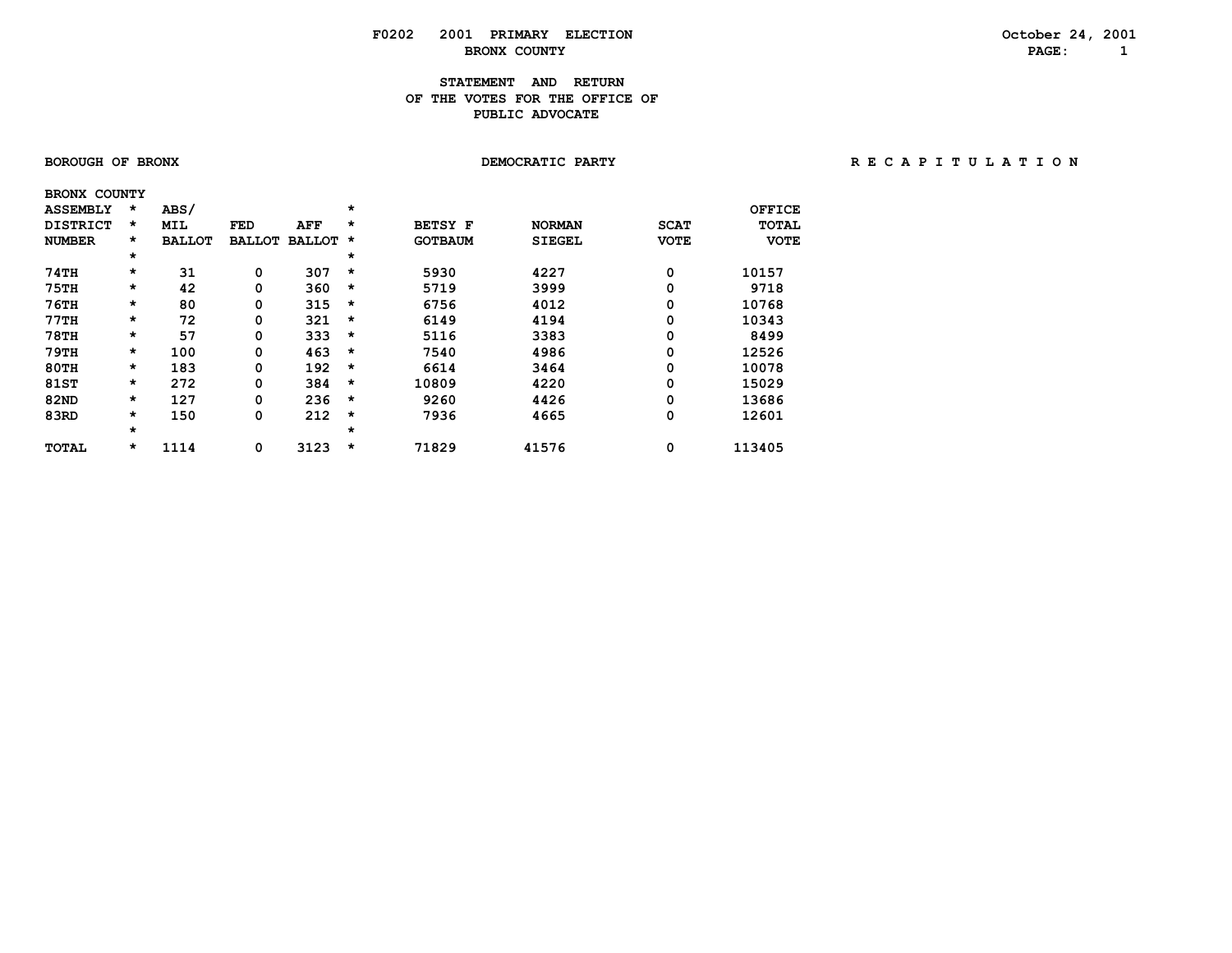## **F0202 2001 PRIMARY ELECTION October 24, 2001 KINGS COUNTY PAGE: 1**

### **STATEMENT AND RETURN OF THE VOTES FOR THE OFFICE OF MAYORMAYOR OF THE CITY OF NEW YORK**

 **KINGS COUNTY**

BOROUGH OF BROOKLYN **DEMOCRATIC PARTY REGAPITY** RECAPITULATION

| <b>ASSEMBLY</b> | * | ABS/          |               |               | $\star$ |                 |              |             | <b>OFFICE</b> |
|-----------------|---|---------------|---------------|---------------|---------|-----------------|--------------|-------------|---------------|
| <b>DISTRICT</b> | * | MIL           | <b>FED</b>    | <b>AFF</b>    | *       | <b>FERNANDO</b> | <b>MARK</b>  | <b>SCAT</b> | <b>TOTAL</b>  |
| <b>NUMBER</b>   | * | <b>BALLOT</b> | <b>BALLOT</b> | <b>BALLOT</b> | *       | <b>FERRER</b>   | <b>GREEN</b> | <b>VOTE</b> | <b>VOTE</b>   |
|                 | * |               |               |               | *       |                 |              |             |               |
| 39TH            | * | 136           | 0             | 190           | *       | 4859            | 8728         | 0           | 13587         |
| 40TH            | * | 109           | 0             | 327           | *       | 8711            | 3732         | 0           | 12443         |
| <b>41ST</b>     | * | 187           | 0             | 198           | $\star$ | 5596            | 9402         | 0           | 14998         |
| 42ND            | * | 110           | 0             | 165           | $\star$ | 5069            | 4243         | 0           | 9312          |
| 43RD            | * | 227           | 0             | 248           | $\star$ | 7260            | 4601         | 0           | 11861         |
| 44TH            | * | 211           | 0             | 204           | $\star$ | 4466            | 11083        | 0           | 15549         |
| 45TH            | * | 268           | 0             | 60            | $\star$ | 1115            | 9838         | 0           | 10953         |
| <b>46TH</b>     | * | 195           | 0             | 125           | *       | 3208            | 7281         | 0           | 10489         |
| 47TH            | * | 193           | 0             | 78            | $\star$ | 1056            | 6510         | 0           | 7566          |
| <b>48TH</b>     | * | 111           | 0             | 67            | $\star$ | 1486            | 7124         | 0           | 8610          |
| <b>49TH</b>     | * | 108           | 0             | 61            | *       | 739             | 5027         | 0           | 5766          |
| 50TH            | * | 104           | 0             | 182           | $\star$ | 5288            | 5429         | 0           | 10717         |
| 51ST            | * | 71            | 0             | 292           | $\star$ | 7204            | 3133         | 0           | 10337         |
| 52ND            | * | 286           | 0             | 281           | $\star$ | 4094            | 10815        | 0           | 14909         |
| 53RD            | * | 53            | 0             | 337           | $\star$ | 8948            | 2414         | 0           | 11362         |
| 54TH            | * | 33            | 0             | 352           | *       | 8171            | 2119         | 0           | 10290         |
| 55TH            | * | 82            | 0             | 265           | $\star$ | 7483            | 4083         | 0           | 11566         |
| 56TH            | * | 151           | 0             | 334           | $\star$ | 8725            | 4404         | 0           | 13129         |
| 57TH            | * | 156           | 0             | 458           | $\star$ | 8736            | 6282         | 0           | 15018         |
| 58TH            | * | 91            | 0             | 242           | *       | 7617            | 4533         | 0           | 12150         |
|                 | * |               |               |               | $\star$ |                 |              |             |               |
| <b>TOTAL</b>    | * | 2882          | 0             | 4466          | $\star$ | 109831          | 120781       | 0           | 230612        |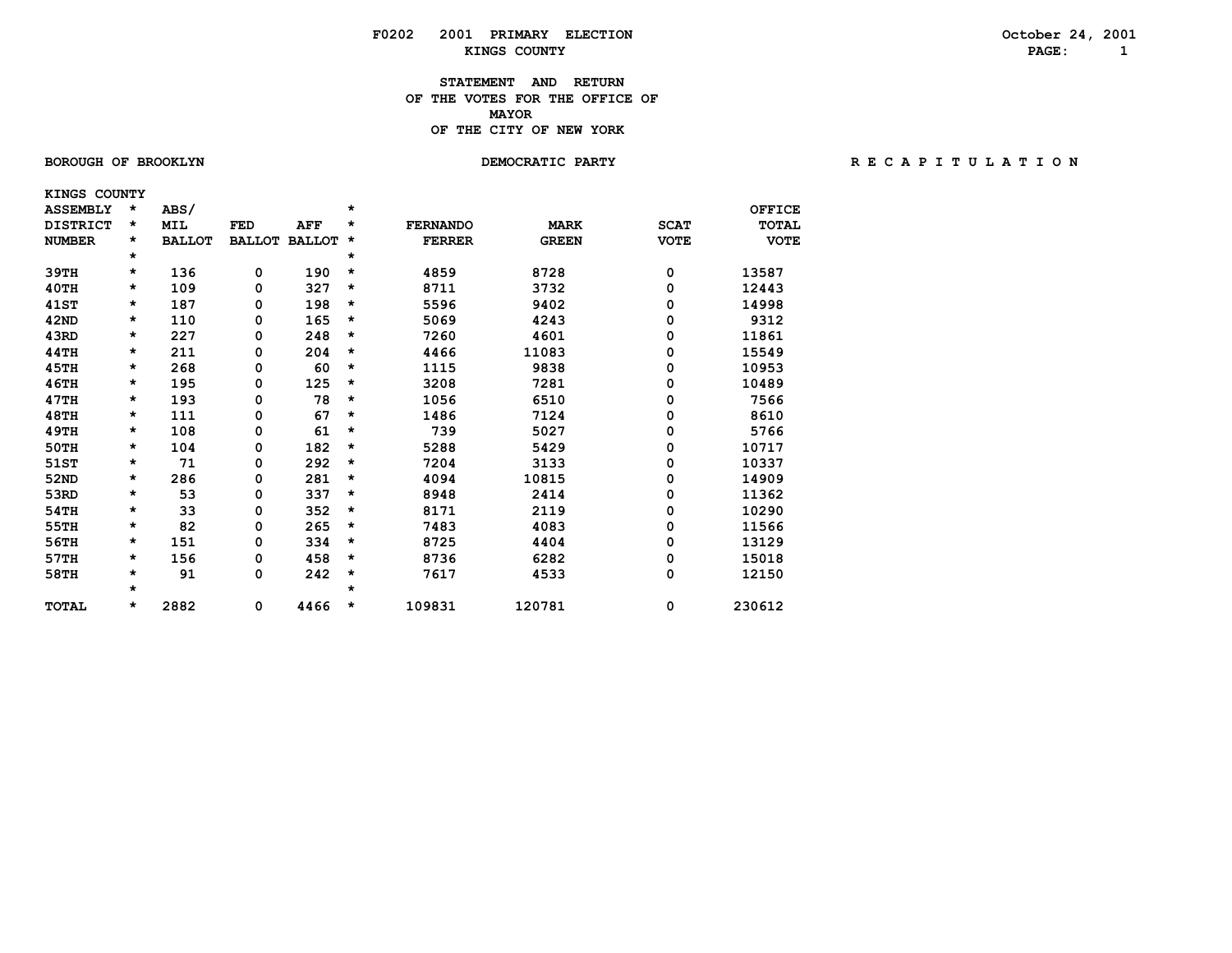## **F0202 2001 PRIMARY ELECTION October 24, 2001 KINGS COUNTY PAGE: 1**

## **STATEMENT AND RETURN OF THE VOTES FOR THE OFFICE OFPUBLIC ADVOCATE**

|  | <b>BOROUGH OF BROOKLYN</b> |
|--|----------------------------|
|--|----------------------------|

BOROUGH OF BROOKLYN **DEMOCRATIC PARTY REGAPITY** RECAPITULATION

| KINGS COUNTY    |         |               |               |               |   |                |               |             |               |
|-----------------|---------|---------------|---------------|---------------|---|----------------|---------------|-------------|---------------|
| <b>ASSEMBLY</b> | $\star$ | ABS/          |               |               | * |                |               |             | <b>OFFICE</b> |
| <b>DISTRICT</b> | $\star$ | <b>MIL</b>    | <b>FED</b>    | AFF           | * | <b>BETSY F</b> | <b>NORMAN</b> | <b>SCAT</b> | <b>TOTAL</b>  |
| <b>NUMBER</b>   | *       | <b>BALLOT</b> | <b>BALLOT</b> | <b>BALLOT</b> | * | <b>GOTBAUM</b> | <b>SIEGEL</b> | <b>VOTE</b> | <b>VOTE</b>   |
|                 | $\star$ |               |               |               | * |                |               |             |               |
| 39TH            | *       | 136           | 0             | 190           | * | 7809           | 3973          | 0           | 11782         |
| 40TH            | $\star$ | 109           | 0             | 327           | * | 6624           | 3681          | 0           | 10305         |
| <b>41ST</b>     | *       | 187           | 0             | 198           | * | 8783           | 4388          | 0           | 13171         |
| 42ND            | $\star$ | 110           | 0             | 165           | * | 4915           | 3003          | 0           | 7918          |
| 43RD            | *       | 227           | 0             | 248           | * | 6188           | 3957          | 0           | 10145         |
| 44TH            | *       | 211           | 0             | 204           | * | 8694           | 5342          | 0           | 14036         |
| 45TH            | $\star$ | 268           | 0             | 60            | * | 6984           | 2886          | 0           | 9870          |
| <b>46TH</b>     | *       | 195           | 0             | 125           | * | 5218           | 3749          | 0           | 8967          |
| 47TH            | *       | 193           | 0             | 78            | * | 4219           | 2091          | 0           | 6310          |
| <b>48TH</b>     | *       | 111           | 0             | 67            | * | 4904           | 2227          | 0           | 7131          |
| 49TH            | *       | 108           | 0             | 61            | * | 3177           | 1496          | 0           | 4673          |
| <b>50TH</b>     | *       | 104           | 0             | 182           | * | 5884           | 3006          | 0           | 8890          |
| 51ST            | $\star$ | 71            | 0             | 292           | * | 4758           | 3251          | 0           | 8009          |
| 52ND            | *       | 286           | 0             | 281           | * | 8766           | 4810          | 0           | 13576         |
| 53RD            | *       | 53            | 0             | 337           | * | 4647           | 3382          | 0           | 8029          |
| 54TH            | $\star$ | 33            | 0             | 352           | * | 4510           | 3302          | 0           | 7812          |
| 55TH            | *       | 82            | 0             | 265           | * | 6150           | 3465          | 0           | 9615          |
| 56TH            | $\star$ | 151           | 0             | 334           | * | 6472           | 4717          | 0           | 11189         |
| 57TH            | *       | 156           | 0             | 458           | * | 7562           | 5711          | 0           | 13273         |
| 58TH            | *       | 91            | 0             | 242           | * | 6517           | 3713          | 0           | 10230         |
|                 | $\star$ |               |               |               | * |                |               |             |               |
| <b>TOTAL</b>    | *       | 2882          | 0             | 4466          | * | 122781         | 72150         | 0           | 194931        |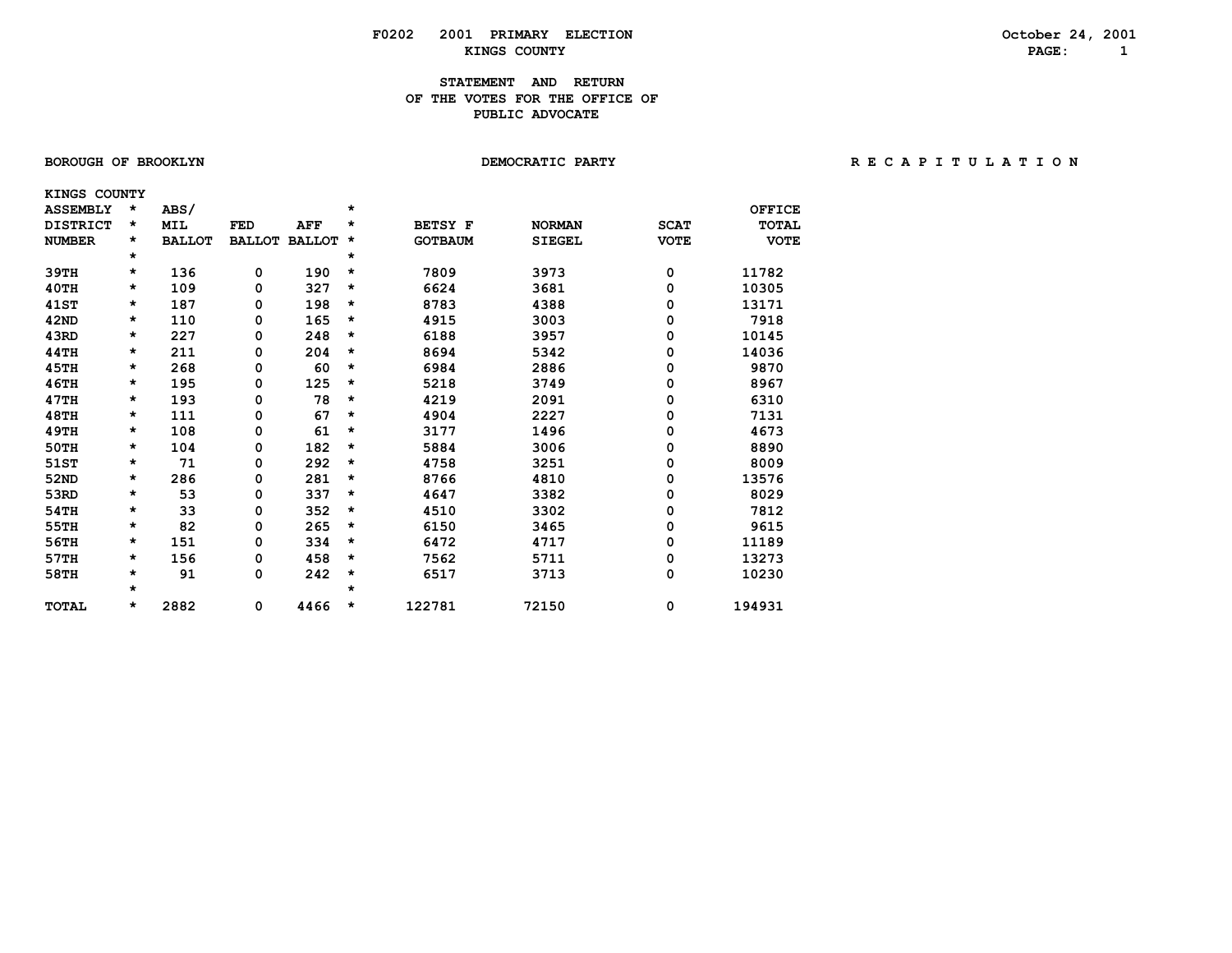# **F0202 2001 PRIMARY ELECTION October 24, 2001 QUEENS COUNTY PAGE:** 1

### **STATEMENT AND RETURN OF THE VOTES FOR THE OFFICE OF MAYORMAYOR OF THE CITY OF NEW YORK**

 **QUEENS COUNTY**

# BOROUGH OF QUEENS **BOROUGH OF QUEENS BEACH OF A T I O N** DEMOCRATIC PARTY **RECAPITULATION**

| <b>ASSEMBLY</b> | *       | <b>ABS/</b>   |               |               | $\star$ |                 |              |             | <b>OFFICE</b> |
|-----------------|---------|---------------|---------------|---------------|---------|-----------------|--------------|-------------|---------------|
| <b>DISTRICT</b> | *       | MIL           | FED           | AFF           | *       | <b>FERNANDO</b> | <b>MARK</b>  | <b>SCAT</b> | <b>TOTAL</b>  |
| <b>NUMBER</b>   | $\star$ | <b>BALLOT</b> | <b>BALLOT</b> | <b>BALLOT</b> | $\star$ | <b>FERRER</b>   | <b>GREEN</b> | <b>VOTE</b> | <b>VOTE</b>   |
|                 | *       |               |               |               | $\star$ |                 |              |             |               |
| 23RD            | *       | 258           | 0             | 87            | *       | 3325            | 8767         | 0           | 12092         |
| 24TH            | $\star$ | 160           | 0             | 77            | $\star$ | 3000            | 10743        | 0           | 13743         |
| 25TH            | $\star$ | 122           | 0             | 66            | $\star$ | 2762            | 3698         | 0           | 6460          |
| 26TH            | *       | 187           | 0             | 89            | $\star$ | 2163            | 10211        | 0           | 12374         |
| 27TH            | $\star$ | 183           | 0             | 113           | $\star$ | 3667            | 8117         | 0           | 11784         |
| 28TH            | $\star$ | 265           | 0             | 95            | $\star$ | 2265            | 10293        | 0           | 12558         |
| 29TH            | *       | 148           | 0             | 135           | $\star$ | 9513            | 4579         | 0           | 14092         |
| 30TH            | $\star$ | 126           | 0             | 99            | *       | 3304            | 5703         | 0           | 9007          |
| 31ST            | *       | 185           | 0             | 137           | $\star$ | 7595            | 3678         | 0           | 11273         |
| 32ND            | *       | 141           | 0             | 134           | *       | 8010            | 3988         | 0           | 11998         |
| 33RD            | *       | 64            | 0             | 122           | $\star$ | 9847            | 4768         | 0           | 14615         |
| 34TH            | $\star$ | 52            | 0             | 128           | $\star$ | 5551            | 2996         | 0           | 8547          |
| 35TH            | $\star$ | 112           | 0             | 161           | $\star$ | 5386            | 2975         | 0           | 8361          |
| 36TH            | *       | 74            | 0             | 104           | $\star$ | 2845            | 5607         | 0           | 8452          |
| 37TH            | *       | 64            | 0             | 192           | $\star$ | 5174            | 3730         | 0           | 8904          |
| 38TH            | *       | 74            | 0             | 155           | $\star$ | 2923            | 4489         | 0           | 7412          |
|                 | $\star$ |               |               |               | $\star$ |                 |              |             |               |
| <b>TOTAL</b>    | *       | 2215          | 0             | 1894          | $\star$ | 77330           | 94342        | 0           | 171672        |
|                 |         |               |               |               |         |                 |              |             |               |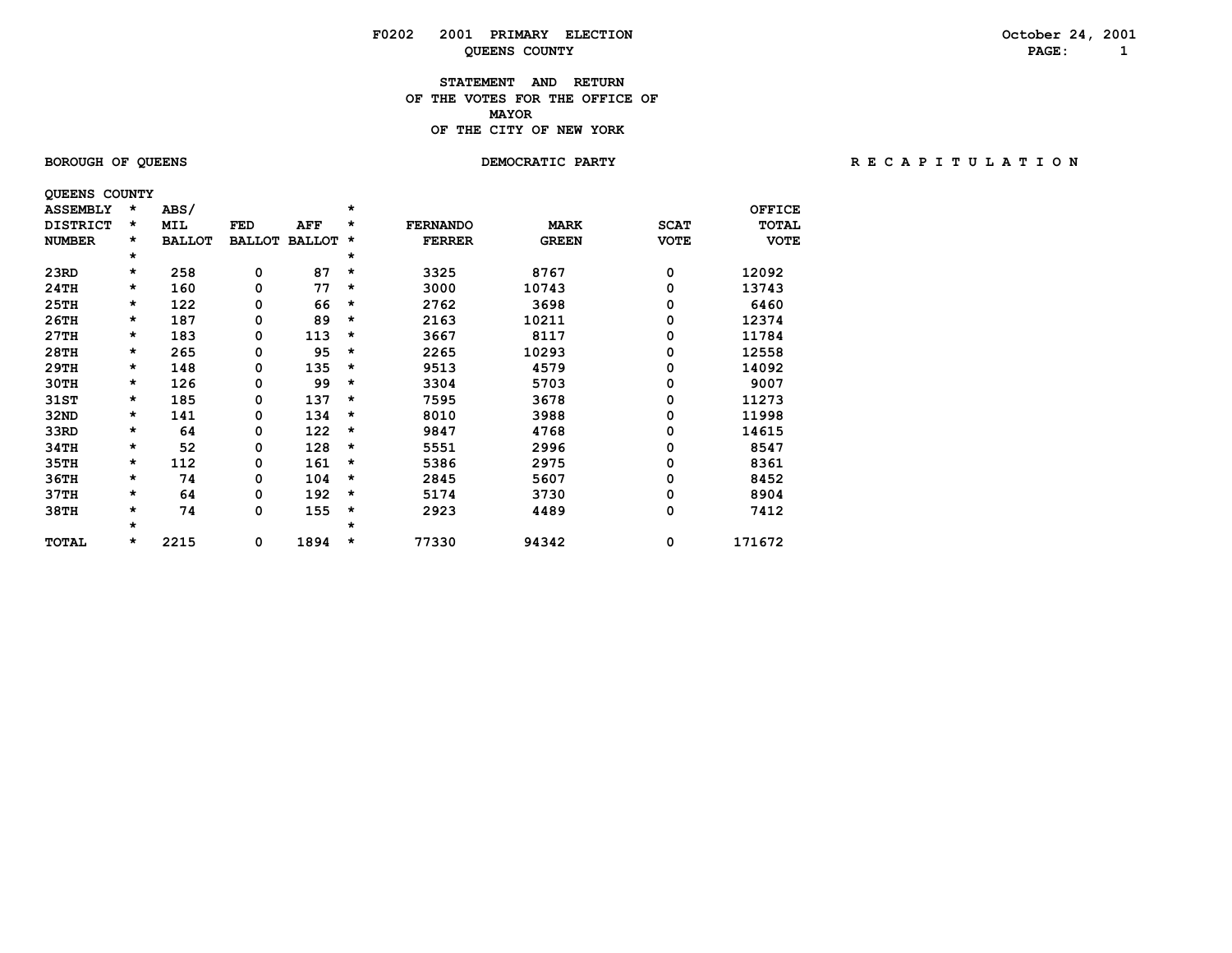# **F0202 2001 PRIMARY ELECTION October 24, 2001 QUEENS COUNTY PAGE: 1**

## **STATEMENT AND RETURN OF THE VOTES FOR THE OFFICE OFPUBLIC ADVOCATE**

| <b>BOROUGH OF QUEENS</b> |  |  |
|--------------------------|--|--|
|--------------------------|--|--|

**DEMOCRATIC PARTY CONTRACT CONTRACT CONTRACT CONTRACT CONTRACT CONTRACT CONTRACT CONTRACT CONTRACT CONTRACT CONTRACT CONTRACT CONTRACT CONTRACT CONTRACT CONTRACT CONTRACT CONTRACT CONTRACT CONTRACT CONTRACT CONTRACT CONTRA** 

| <b>QUEENS COUNTY</b> |         |               |               |               |         |                |               |             |               |
|----------------------|---------|---------------|---------------|---------------|---------|----------------|---------------|-------------|---------------|
| <b>ASSEMBLY</b>      | $\star$ | ABS/          |               |               | *       |                |               |             | <b>OFFICE</b> |
| <b>DISTRICT</b>      | $\star$ | <b>MIL</b>    | FED           | <b>AFF</b>    | *       | <b>BETSY F</b> | <b>NORMAN</b> | <b>SCAT</b> | <b>TOTAL</b>  |
| <b>NUMBER</b>        | *       | <b>BALLOT</b> | <b>BALLOT</b> | <b>BALLOT</b> | *       | <b>GOTBAUM</b> | <b>SIEGEL</b> | <b>VOTE</b> | <b>VOTE</b>   |
|                      | $\star$ |               |               |               | $\star$ |                |               |             |               |
| 23RD                 | $\star$ | 258           | 0             | 87            | *       | 7539           | 3045          | 0           | 10584         |
| 24TH                 | $\star$ | 160           | 0             | 77            | *       | 8861           | 3720          | 0           | 12581         |
| 25TH                 | $\star$ | 122           | 0             | 66            | *       | 3419           | 2000          | 0           | 5419          |
| 26TH                 | $\star$ | 187           | 0             | 89            | *       | 8018           | 3106          | 0           | 11124         |
| 27TH                 | $\star$ | 183           | 0             | 113           | *       | 7398           | 3063          | 0           | 10461         |
| 28TH                 | $\star$ | 265           | 0             | 95            | *       | 7996           | 3368          | 0           | 11364         |
| 29TH                 | $\star$ | 148           | 0             | 135           | *       | 7132           | 5112          | 0           | 12244         |
| 30TH                 | $\star$ | 126           | 0             | 99            | *       | 5037           | 2580          | 0           | 7617          |
| 31ST                 | $\star$ | 185           | 0             | 137           | $\star$ | 5919           | 3624          | 0           | 9543          |
| 32ND                 | $\star$ | 141           | 0             | 134           | *       | 6405           | 3858          | 0           | 10263         |
| 33RD                 | $\star$ | 64            | 0             | 122           | *       | 7655           | 5092          | 0           | 12747         |
| 34TH                 | $\star$ | 52            | 0             | 128           | *       | 3501           | 3074          | 0           | 6575          |
| 35TH                 | $\star$ | 112           | 0             | 161           | *       | 4027           | 2918          | 0           | 6945          |
| 36TH                 | $\star$ | 74            | 0             | 104           | *       | 4679           | 2266          | 0           | 6945          |
| 37TH                 | $\star$ | 64            | 0             | 192           | $\star$ | 4534           | 2725          | 0           | 7259          |
| 38TH                 | $\star$ | 74            | 0             | 155           | *       | 4245           | 2000          | 0           | 6245          |
|                      | $\star$ |               |               |               | *       |                |               |             |               |
| <b>TOTAL</b>         | *       | 2215          | 0             | 1894          | *       | 96365          | 51551         | 0           | 147916        |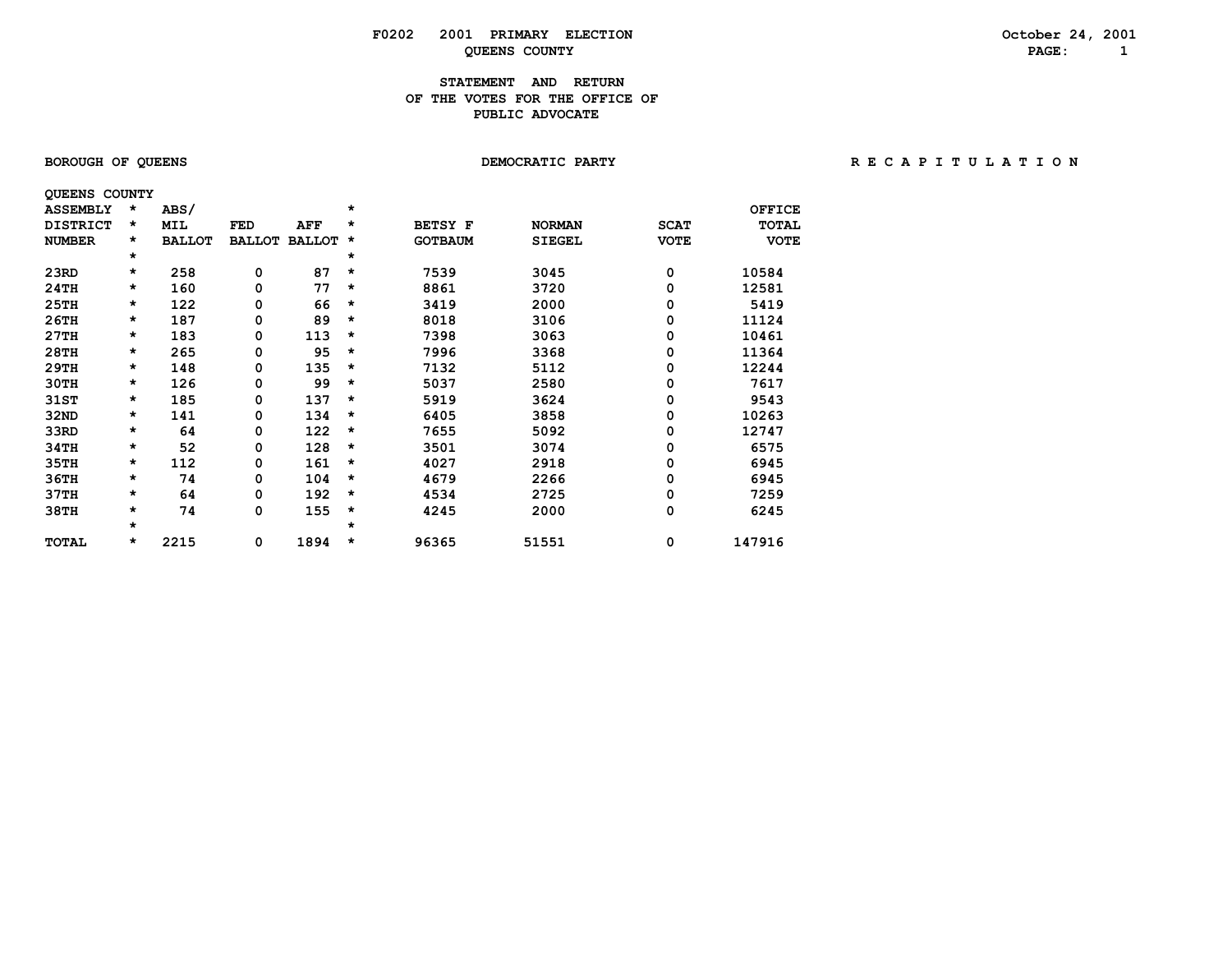## **F0202 2001 PRIMARY ELECTION October 24, 2001 RICHMOND COUNTY PAGE: 1**

**STATEMENT AND RETURN OF THE VOTES FOR THE OFFICE OF MAYORMAYOR OF THE CITY OF NEW YORK**

### BOROUGH OF STATEN ISLAND **DEMOCRATIC PARTY REGAPITY** RECAPITULATION

| <b>RICHMOND</b> | <b>COUNTY</b> |               |               |          |         |                 |              |             |              |
|-----------------|---------------|---------------|---------------|----------|---------|-----------------|--------------|-------------|--------------|
| <b>ASSEMBLY</b> | $\star$       | ABS/          |               |          | $\star$ |                 |              |             | OFFICE       |
| <b>DISTRICT</b> | $\star$       | <b>MIL</b>    | <b>FED</b>    | AFF      | $\star$ | <b>FERNANDO</b> | <b>MARK</b>  | <b>SCAT</b> | <b>TOTAL</b> |
| <b>NUMBER</b>   | *             | <b>BALLOT</b> | <b>BALLOT</b> | BALLOT * |         | <b>FERRER</b>   | <b>GREEN</b> | <b>VOTE</b> | <b>VOTE</b>  |
|                 | $\star$       |               |               |          | $\star$ |                 |              |             |              |
| 59TH            | $\star$       | 207           | 0             | 159      | $\star$ | 4378            | 5956         | 0           | 10334        |
| 60TH            | $\star$       | 202           | 0             | 102      | $\star$ | 1912            | 6498         | 0           | 8410         |
| 61ST            | *             | 121           | 0             | 63       | *       | 903             | 5729         | 0           | 6632         |
|                 | $\star$       |               |               |          | $\star$ |                 |              |             |              |
| <b>TOTAL</b>    | *             | 530           | 0             | 324      | *       | 7193            | 18183        | 0           | 25376        |